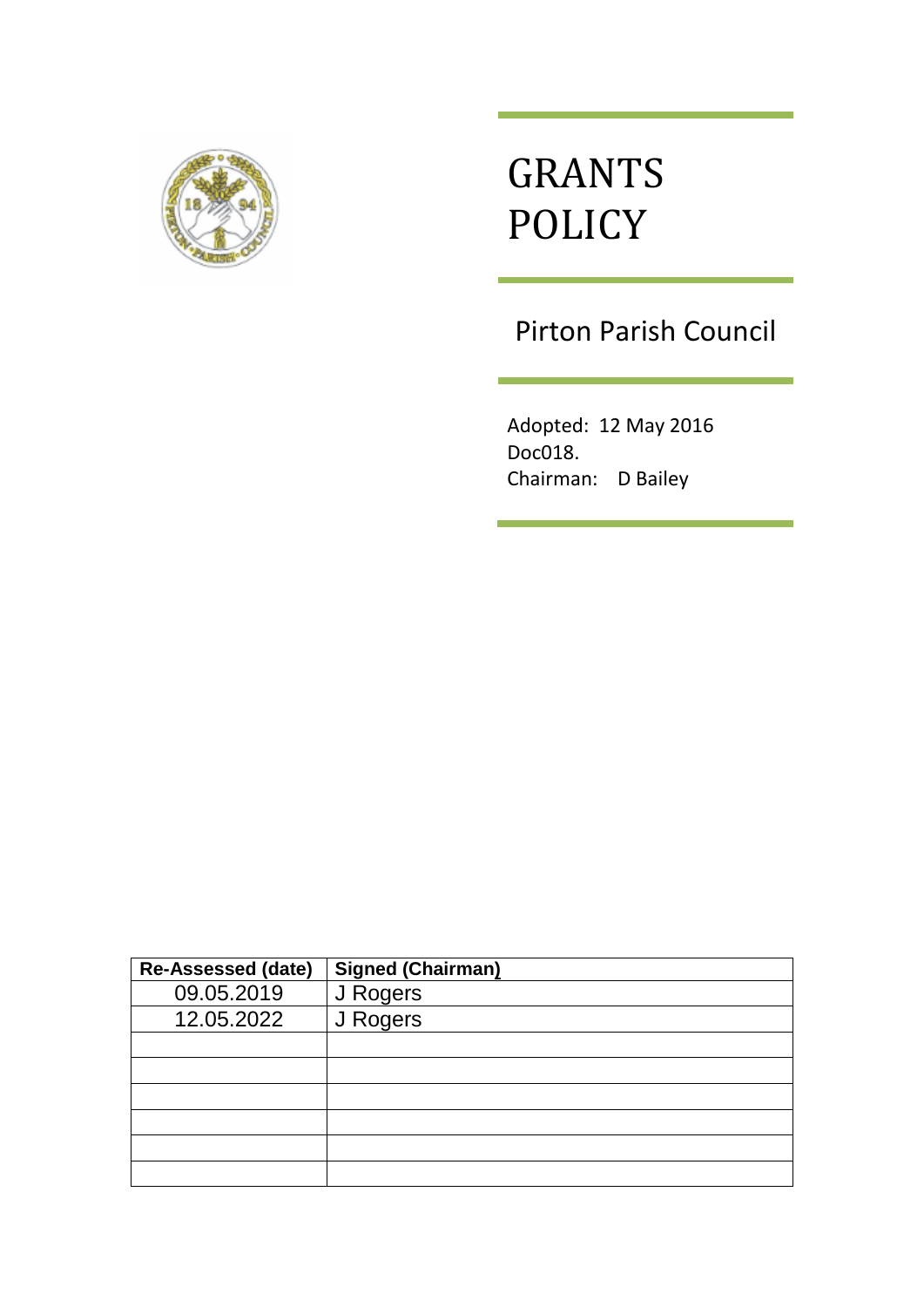GRANTS POLICY



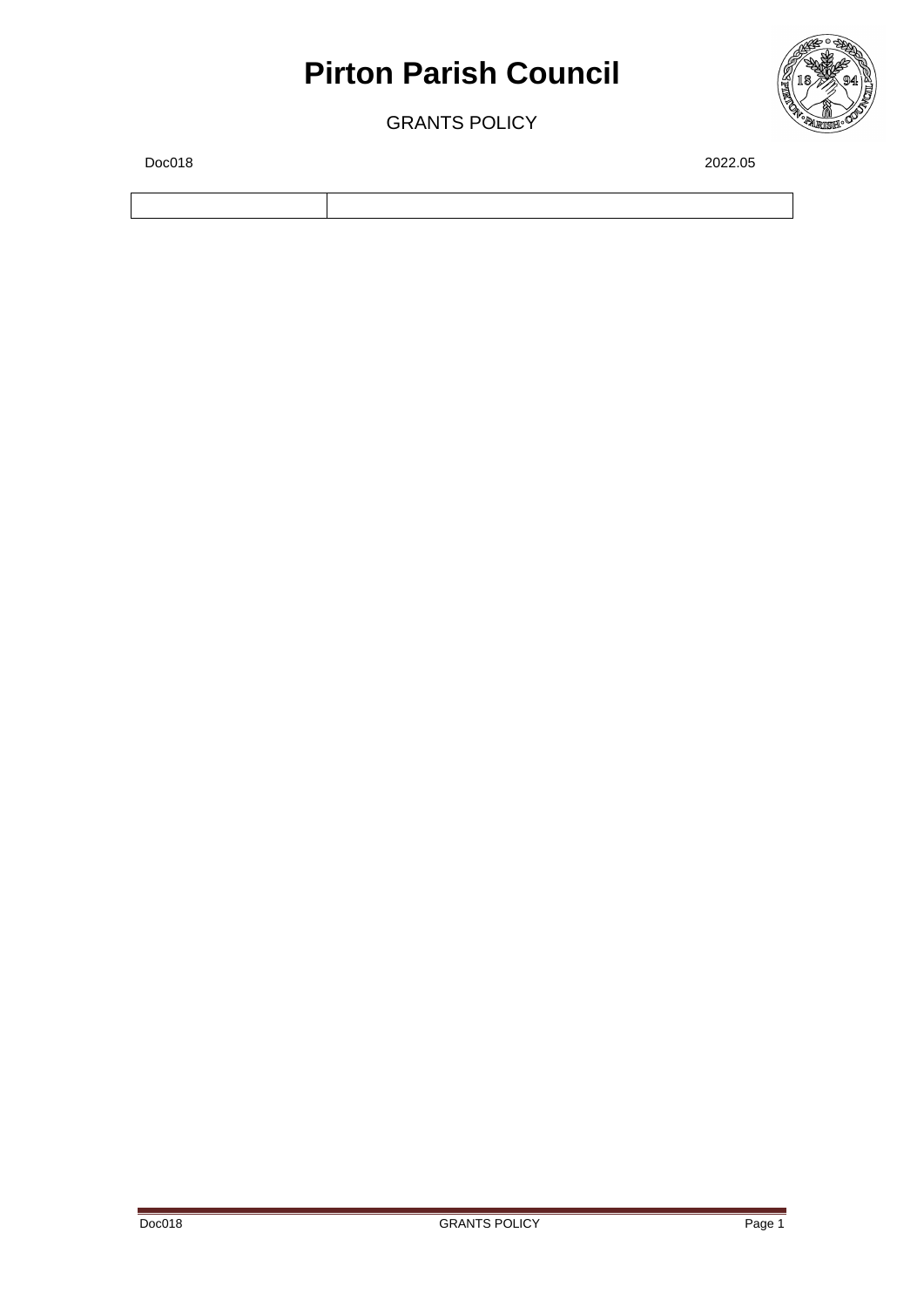GRANTS POLICY





#### **Contents**

### <span id="page-2-0"></span>**1. Background**

- a. The Local Government Act 1972 Section 137 makes provision for Parish Councils to provide financial support, up to a fixed amount, for the benefit of residents of the Parish. The total annual amount available to a Parish for this purpose is prescribed by government and is a 'resident rate' times the number of residents on the Parish Electoral roll. The resident rate is linked to the Retail Price Index. For example, in 2022, it is £8.82 per elector.
- b. In addition, the Parish Council may be able to award grants to applicants under a number of other powers.
- c. The objective of Pirton Parish Council is to ensure that any grants it awards are for the greater benefit of Pirton residents and the community of Pirton.

### <span id="page-2-1"></span>**2. The Policy**

a The Clerk will keep the Council informed of the current annual S137 limit.

#### b **Grant Application Requirements**

- i. Applications for grants will not be considered unless the Pirton Parish Council Grant Application Form (doc019) has been completed.
- ii. Applications for grants can only be considered from organisations whose work benefits Pirton Parish and its residents.
- iii. Applications from individuals cannot be considered, nor can applications where the grant would benefit an individual.
- iv. Applications for retrospective grants, i.e. where a project has already been completed, cannot be considered.
- v. Grant applications for up to £500 inclusive must, if available, provide financial statements in support of the application. Grant applications for more than £500 must provide a statement of the most recent audited accounts.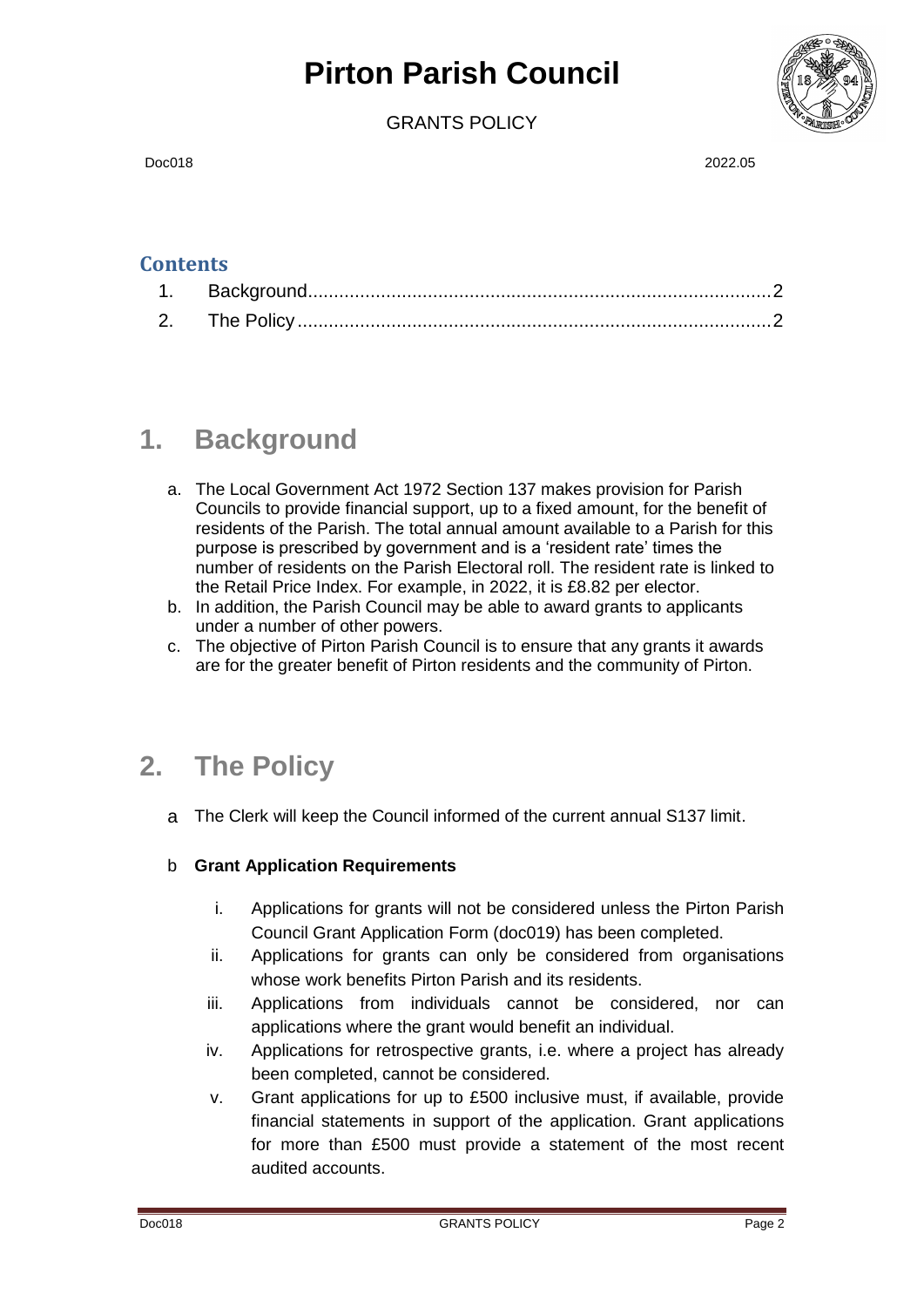#### GRANTS POLICY



Doc018 2022.05

vi. The Council will only consider one grant application per organisation per financial year unless there are extenuating circumstances.

#### c **Types of Grant**

Pirton Parish Council has made provision for two types of grant application.

i. **Scheduled Grant**: A scheduled grant application is one where an application is received and considered according to the following schedule:

| 31 <sup>st</sup> October: | Last date by which an application form must be                |
|---------------------------|---------------------------------------------------------------|
|                           | submitted to the Parish Council.                              |
|                           | Annual Budget Meeting: (Usually late November/early December) |
|                           | Applications are considered.                                  |
| 31 <sup>st</sup> January: | Applicants will be informed of the Council's                  |
|                           | decision.                                                     |
| April:                    | Payments will be issued to successful applicants.             |

ii. **Special Grant**: An application for a special grant may be made at any time through the year, funds permitting, but the Council will only consider the application if there is a genuine immediate need, such as a community project experiencing financial hardship.

No applicant may submit more than one special grant application in a single financial year.

#### d **Grant Allocation**

#### **i. Total S137 Grant Fund.**

The total sum available for all S137 grants varies year upon year and is the rate per resident multiplied by the number of residents on the electoral role as at 1<sup>st</sup> April.

#### **ii. Other Grants.**

There is no set limit for other grants, with each application being considered upon its own merits and the Parish Council having consideration for the reserves available at the time of the application.

#### **iii. Maximum Per Application.**

The Council will not consider a single grant application which exceeds £2,000 unless there are extenuating circumstances and all other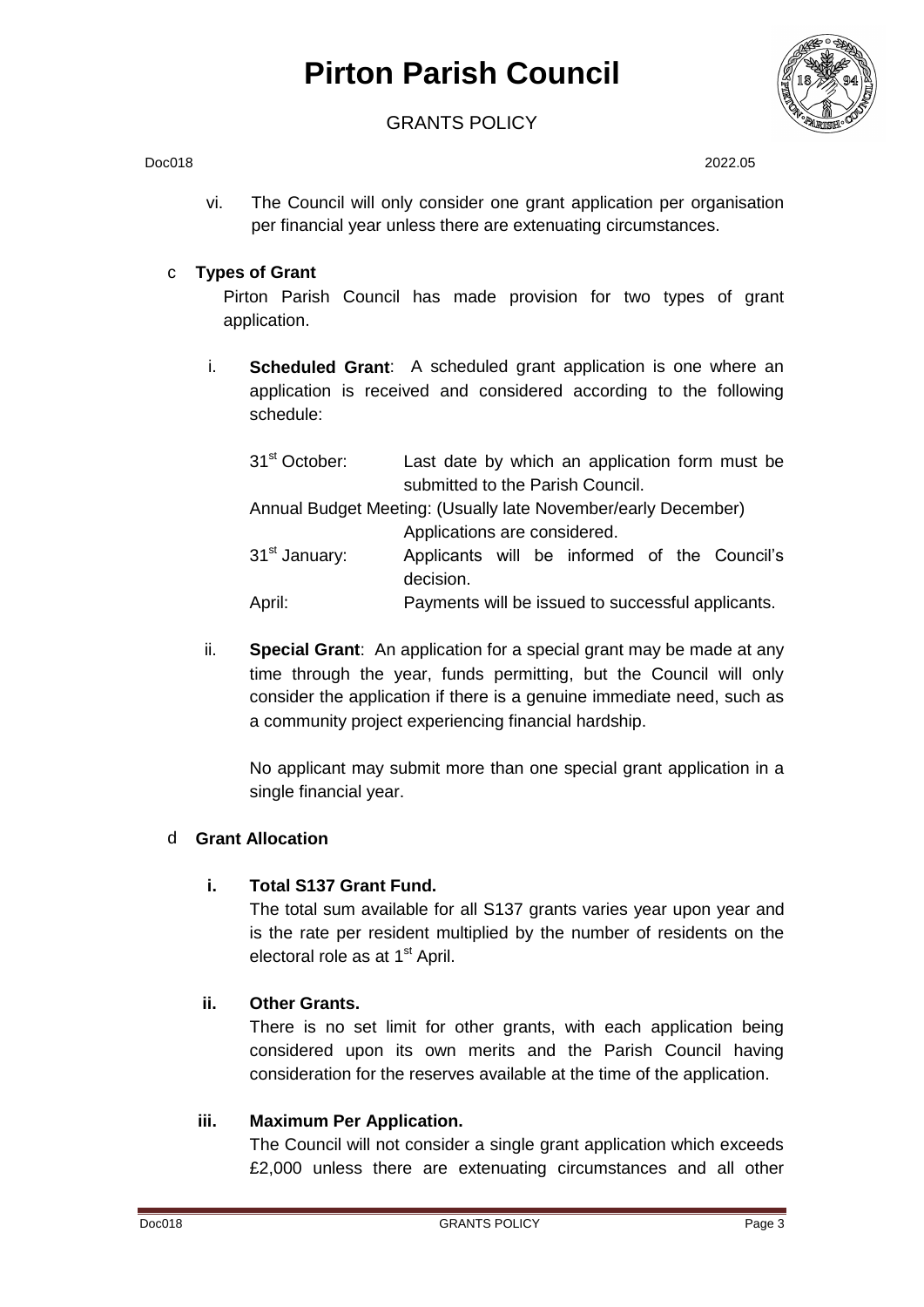#### GRANTS POLICY



Doc018 2022.05

approved grant applications can be satisfied.

#### **iv. Minimum Per Application.**

The minimum amount that can be applied for is £25.

#### **v. Grant Fund Shortfall**

Where the total value of all grant applications exceeds the available funds and the Council considers the applications of equal merit, the Council may offer a reduced grant to applicants.

#### **vi. Grant Payments.**

Under normal circumstances cheques or BACS payments for the total amount of approved grants will be issued at the beginning of April each year. If, however, the Council is dependent upon receipt of the Annual Precept (or a portion thereof) to satisfy the amount requested, it may be necessary to pay a grant in two instalments (April and October). Applicants will be informed of staged payments when they are informed of their successful application.

#### e **Ongoing Grants**

Repeat applications for grants year upon year will not normally be considered unless there are exceptional circumstances which the Parish Council considers to be an appropriate use of its grant fund. For example, the need to prevent a worthwhile project from stalling or failing and other funding not being available. Such grants cannot exceed three years unless the applicant can demonstrate that other attempts at funding have been made.

#### f **Grant Spend**

#### **i. Proof of Spend.**

A recipient of a grant must provide evidence of how the grant was spent in the form of a written report, supported by financial evidence where available. The report must be received by the Clerk by the end of the financial year in which the grant was made (i.e. by  $31<sup>st</sup>$  March) for grants paid in April, or within 12 months of payment.

The report will become a document available to public inspection under the provisions of Section 228 of the Local Government Act 1972 (as amended).